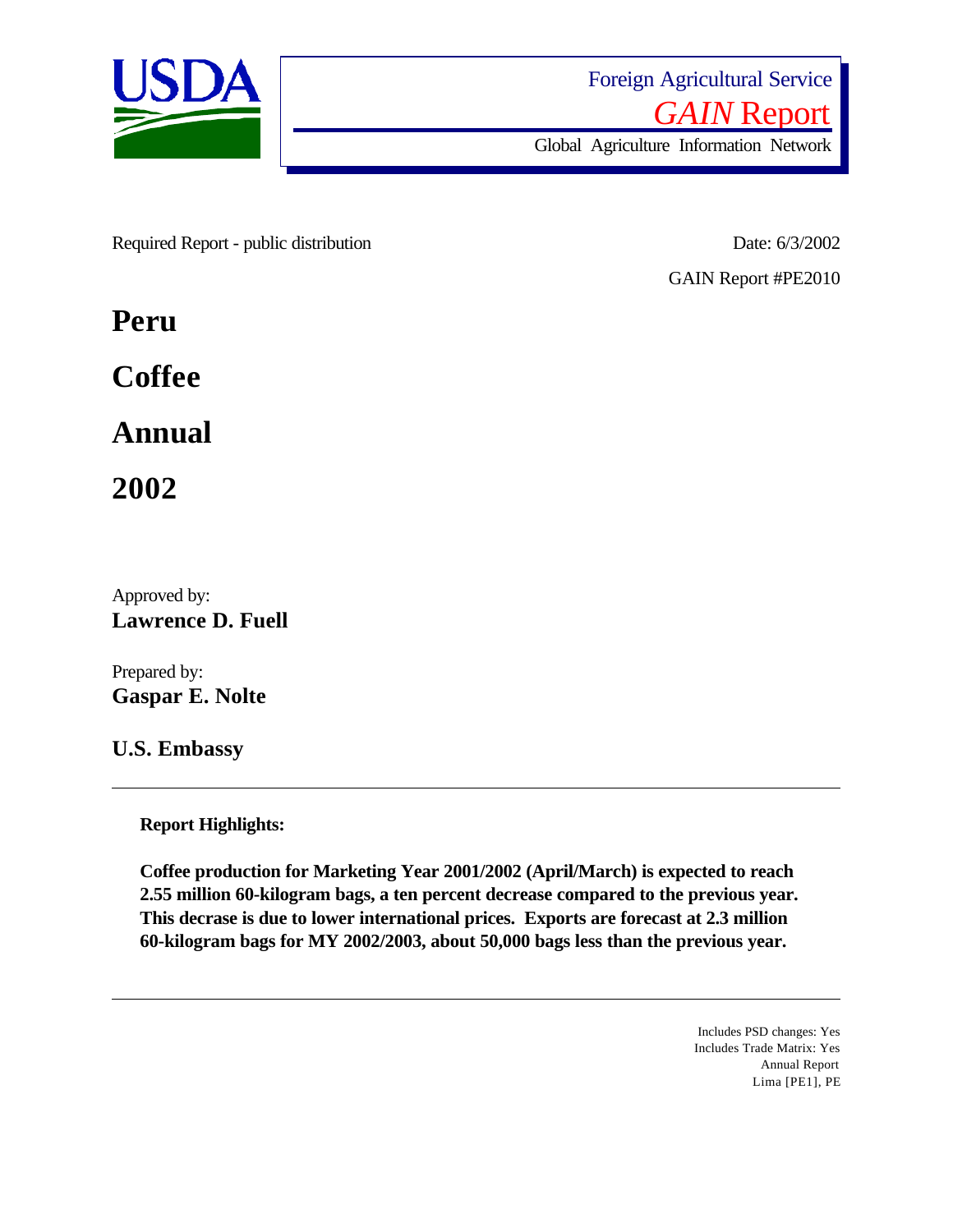#### **Executive Summary**

Coffee production for Marketing Year 2001/2002 (April/March) is expected to reach 2.55 million 60-kilogram bags, a decrease of 10 percent compared to the previous year. Exports are forecast at 2.3 million 60-kilogram bags for MY 2002/2003, about 50,000 bags less than the previous year. Though favorable weather conditions are foreseen and technical assistance in production and marketing is provided by several international aid agencies, production is declining due to lower international prices.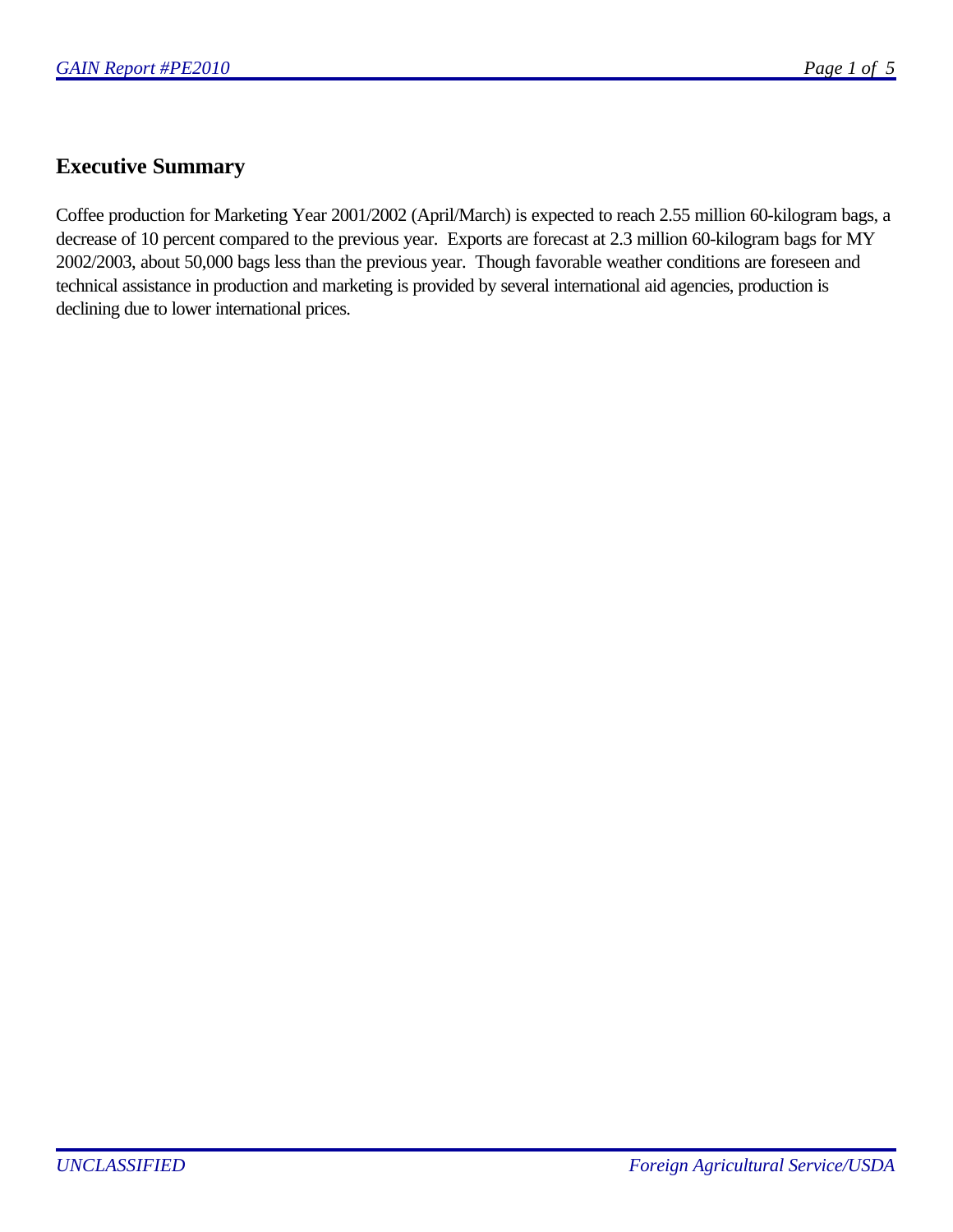| <b>PSD Table</b>              |                |                  |                  |                |                                                 |                |
|-------------------------------|----------------|------------------|------------------|----------------|-------------------------------------------------|----------------|
| Country                       | Peru           |                  |                  |                |                                                 |                |
| Commodity                     | Coffee, Green  |                  |                  |                | (1000 HA)(MILLION<br>TREES)(1000 60 KG<br>BAGS) |                |
|                               | Revised        | 2001             | Preliminary      | 2002           | Forecast                                        | 2003           |
|                               | Old            | <b>New</b>       | Old              | <b>New</b>     | Old                                             | <b>New</b>     |
| Market Year Begin             |                | 04/2000          |                  | 04/2001        |                                                 | 04/2002        |
| Area Planted                  | 215            | 270              | 215              | 270            | $\boldsymbol{0}$                                | 270            |
| Area Harvested                | 210            | 250              | 210              | 250            | $\boldsymbol{0}$                                | 230            |
| <b>Bearing Trees</b>          | 380            | 430              | 390              | 430            | $\overline{0}$                                  | 430            |
| Non-Bearing Trees             | 20             | 20               | 20               | 20             | $\boldsymbol{0}$                                | 20             |
| <b>TOTAL Tree Population</b>  | 400            | 450              | 410              | 450            | $\overline{0}$                                  | 450            |
| <b>Beginning Stocks</b>       | 89             | 20               | 21               | 20             | 21                                              | 20             |
| <b>Arabica Production</b>     | 2500           | 2824             | 2550             | 2550           | $\boldsymbol{0}$                                | 2500           |
| <b>Robusta Production</b>     | $\overline{0}$ | 0                | 0                | 0              | $\overline{0}$                                  |                |
| <b>Other Production</b>       | $\overline{0}$ | $\overline{0}$   | $\overline{0}$   | $\overline{0}$ | $\overline{0}$                                  | $\overline{0}$ |
| <b>TOTAL Production</b>       | 2500           | 2824             | 2550             | 2550           | $\overline{0}$                                  | 2500           |
| <b>Bean Imports</b>           | $\overline{0}$ | $\boldsymbol{0}$ | 0                | 0              | $\overline{0}$                                  | $\theta$       |
| Roast & Ground Imports        | $\overline{0}$ | $\overline{0}$   | $\overline{0}$   | $\overline{0}$ | $\overline{0}$                                  | $\theta$       |
| Soluble Imports               | 45             | 35               | 45               | $\overline{0}$ | 0                                               | $\theta$       |
| <b>TOTAL</b> Imports          | 45             | 35               | 45               | $\overline{0}$ | $\overline{0}$                                  | $\theta$       |
| <b>TOTAL SUPPLY</b>           | 2634           | 2879             | 2616             | 2570           | 21                                              | 2520           |
| <b>Bean Exports</b>           | 2408           | 2664             | 2400             | 2360           | $\boldsymbol{0}$                                | 2310           |
| Roast & Ground Exports        | 0              | 0                | $\boldsymbol{0}$ | 0              | 0                                               | $\theta$       |
| Soluble Exports               | $\Omega$       | $\boldsymbol{0}$ | $\theta$         | $\Omega$       | $\Omega$                                        | $\Omega$       |
| <b>TOTAL Exports</b>          | 2408           | 2664             | 2400             | 2360           | $\boldsymbol{0}$                                | 2310           |
| Rst, Ground Dom. Consum       | 65             | 60               | 60               | 60             | $\boldsymbol{0}$                                | 60             |
| Soluble Dom. Consum.          | 140            | 135              | 135              | 130            | $\boldsymbol{0}$                                | 130            |
| <b>TOTAL Dom. Consumption</b> | 205            | 195              | 195              | 190            | $\boldsymbol{0}$                                | 190            |
| <b>Ending Stocks</b>          | 21             | 20               | 21               | 20             | $\boldsymbol{0}$                                | 20             |
| <b>TOTAL DISTRIBUTION</b>     | 2634           | 2879             | 2616             | 2570           | $\boldsymbol{0}$                                | 2520           |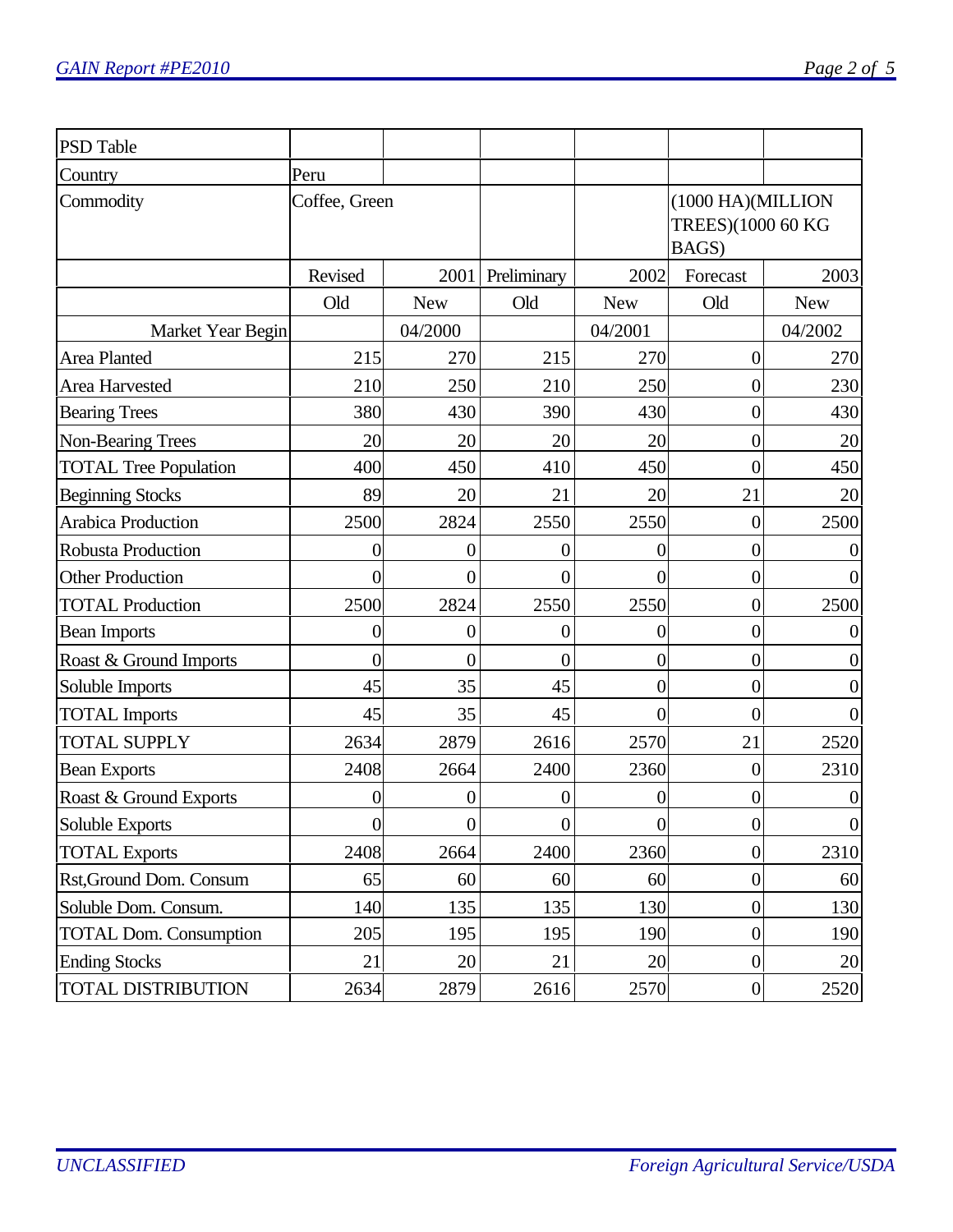| ()<br>πσ<br>,<br>۰.<br>- |  |  |
|--------------------------|--|--|
|                          |  |  |

| <b>Export Trade</b>     |               |
|-------------------------|---------------|
| Matrix                  |               |
| Country                 | Peru          |
| Commodity               | Coffee, Green |
| Time period             | 2001          |
| Exports for:            |               |
| U.S.                    | 40965         |
| Others                  |               |
| Germany                 | 59983         |
| Canada                  | 9702          |
| Netherlands             | 7938          |
| France                  | 5737          |
| Japan                   | 5236          |
|                         |               |
| <b>Total for Others</b> | 88596         |
| Others not Listed       | 30301         |
| Grand Total             | 159862        |

Units: Metric Tons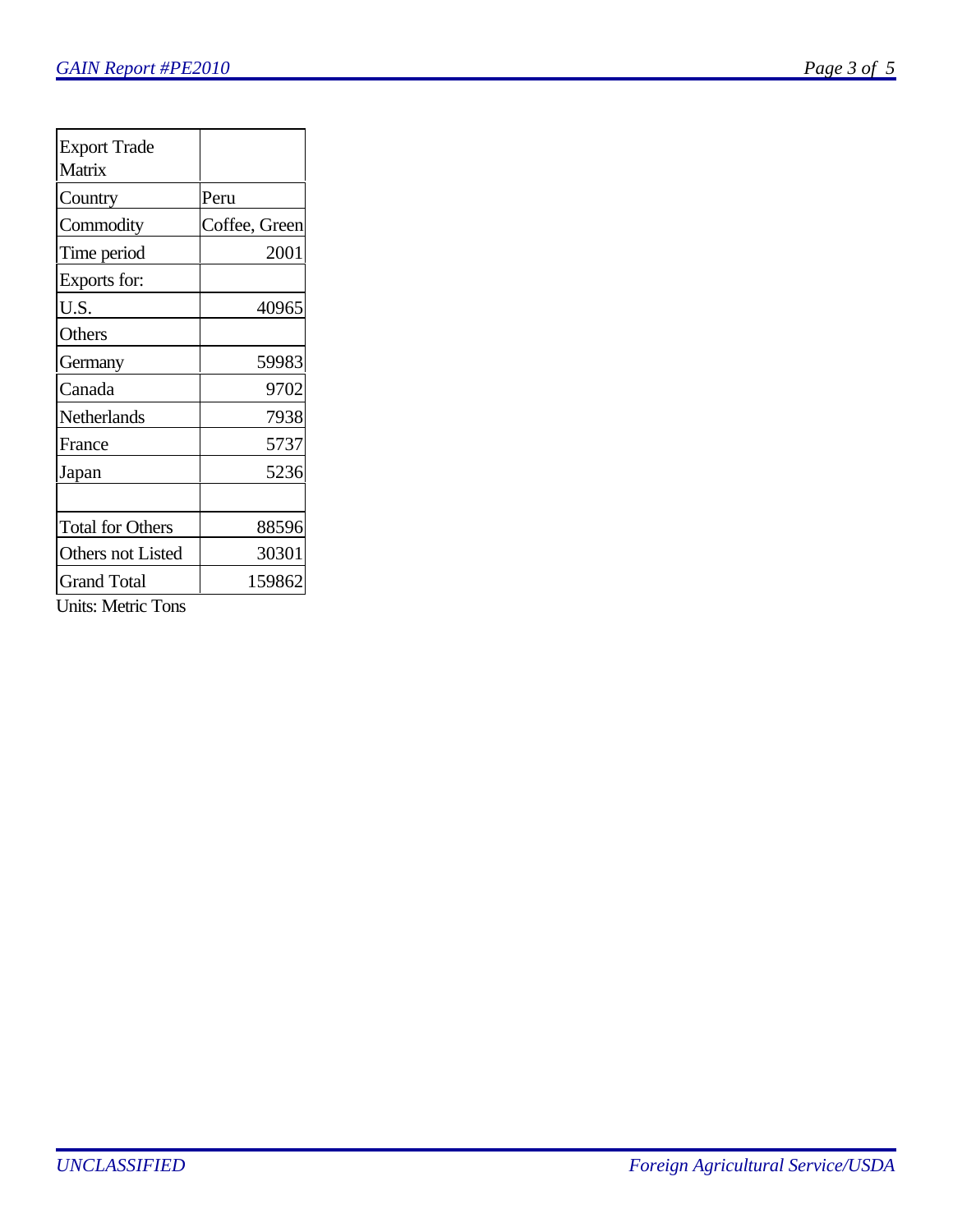## **Production**

Coffee production in 2003 is forecast at 2.5 million 60-kilogram bags. Coffee is grown in Peru in three areas. The most important for both volume and quality is the central eastern slopes of the Andes in Chanchamayo. The northern Andes and Cusco are the other two areas. Chanchamayo has been one of the most affected by drug trafficking and terrorism in the past, which has not allowed any increases in production or technical assistance until recently. Though terrorism has been eliminated from most parts of the country, it continues to have a threatening presence in this area.

The vast majority of coffee producers limit their cultural practices to picking the beans during the harvest, provided prices are attractive. Because of relatively high costs, plant replacement and fertilization are rare among coffee growers. Thus average yields are quite low, between 8 and 16 bags per hectare, compared with 75 bags that some of the top producers are able to obtain in the same area (Chanchaymayo) , they replant and use fertilizers.

As with most Peruvian agricultural crops throughout the country, coffee producers face two major constraints. First, a

lack of credit, as private banks still do not accept the farmers' often untitled land as loan collateral, and there is no official government lending institution. Most farmers obtain their loans from coffee buyers, with the consequent high interest rate, and a sale contract on the coffee's price. Second, during the land reform of the 1970's, land was divided into small plots, making it extremely difficult to efficiently manage coffee production, harvesting and processing. The average coffee finca in Peru is less than 10 hectares.



Peru's coffee quality is improving. In 2000, The York Coffee, Sugar and Cocoa Exchange (NYCSCE) reduced the discount applied to Peruvian coffee from \$0.04 per pound to only \$0.01 per pound. Unfortunately, this quality improvement has coincede with all time record low international prices. According to the industry, they have lost \$135 million in 2001 and \$ 307 million since 1999. Currently, farm gate prices are about 58 percent of production cost.

Because coffee grows in the coca producing areas, there have been some efforts by international aid agencies to provide technical assistance to produce and market coffee as an "alternative crop" for coca. Organic coffee production, in particular, has been targeted. There are about 17,000 hectares planted, with a production of about 172,000 60-kilogram bags certified as organic.